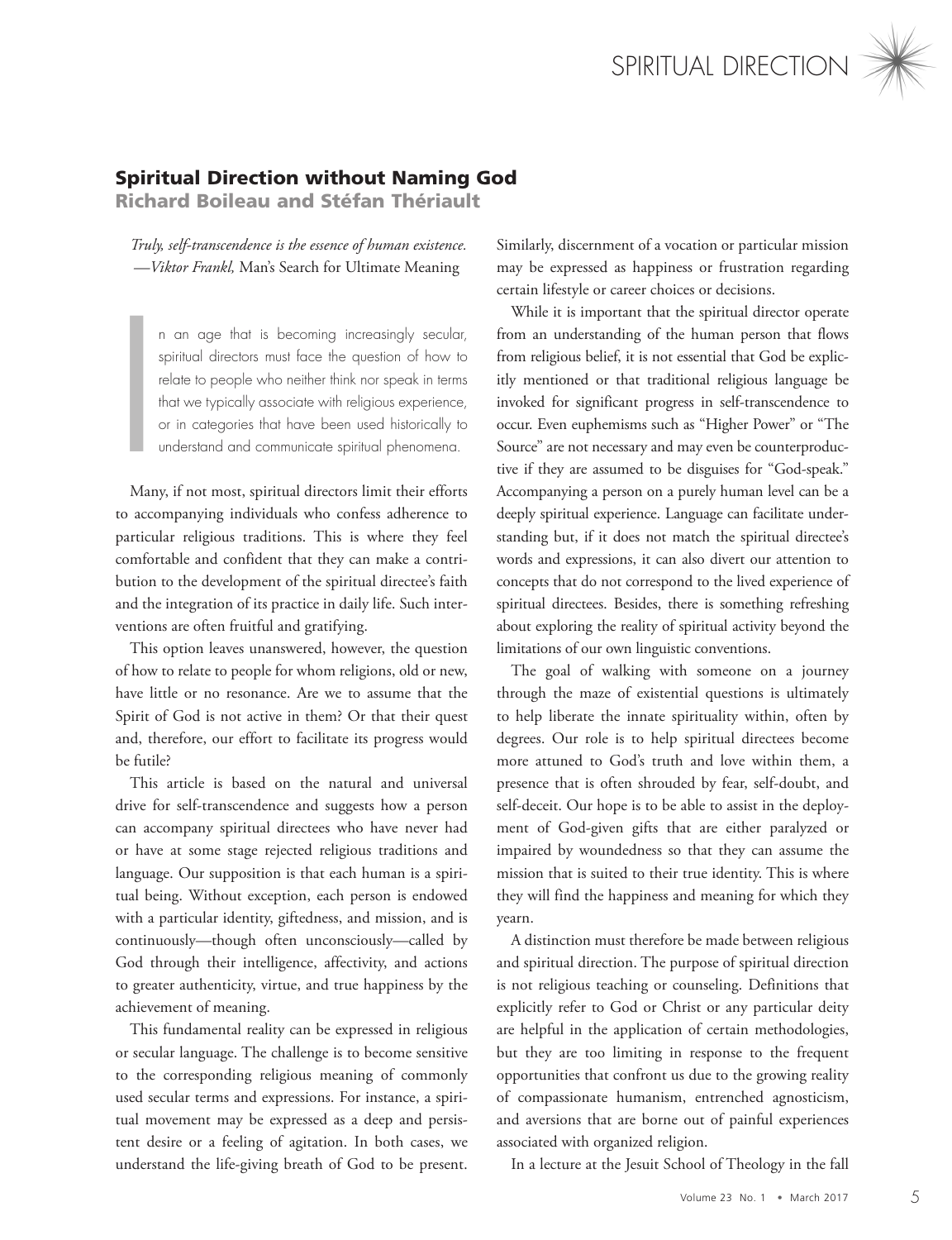

of 1995, Sandra Schneiders, IHM, a professor of New Testament Studies and Christian Spiritual at Graduate Theological Union in Berkeley, California, USA, proposed a definition of spirituality that is helpful: "The experience of consciously striving to integrate one's life in terms not of isolation and self-absorption but of selftranscendence toward ultimate value." Our job is to help spiritual directees become more deeply conscious of the dynamics and meaning of their experiences and to integrate these with the authentic content of their identity, giftedness, and purpose. In the process, notions such as personal responsibility, the human good, and the discernment of desires will almost inevitably be raised.

This approach is more likely than traditional ones to appeal not only to persons of no professed faith, but also to those who understand spirituality to be the heart of all human activity, including economic, social, political, and family life. For such people, conventional terms commonly used to describe religious experience may fail to adequately represent their own experiences or beliefs. Secular language is often more meaningful to those who speak it, even when its definition is not as rigorous as we might wish it to be.

Human beings are intrinsically spiritual. The breath of God (*spirit*, from Latin *spīritus*) that is infused in each person is life itself. It sustains the body, the mind, and the heart, and it returns to God with each exhalation. It forms a vital but invisible bond between the creator and the created, between the lover and the beloved. We neither determine its provenance nor the purpose to which it is directed: "The wind blows where it will, and you can hear the sound it makes, but you do not know where it comes from or where it goes; so it is with everyone who is born of the Spirit" (Jn 3:8). Our work with directees is spiritual inasmuch as it helps people to let go of any hindrance in the flow of God's Spirit, any resistance to the unvarnished truth of who they are in God's eyes, and any blockage in the love to which their mission is ordained. Such letting go is difficult. It requires healing because resistance sticks stubbornly to deep-seated anguish that stems from multiple wounds of which spiritual directees are often unaware.

The following method and process were developed at the Centre Le Pèlerin (The Pilgrim Centre; www.lepelerin.org). Its mission is to respond to today's spiritual

quest with training and accompaniment that is based on a psycho-spiritual approach, which in turn is rooted in Christian anthropology. More specifically, the mission is to develop and supervise competent spiritual directors; to operate as a focal point for research and reflection on matters related to spirituality; to provide a place of welcome and accompaniment that seeks to integrate diverse facets of the human person; to make available paths of conversion, healing, and transformation; and to promote an ecclesiology that is based on these values. The method and process have proven to be effective in facilitating any accompaniment, but they lend themselves also to secular expressions of the inner journey. We begin with the initial request, God's call, the spiritual movement, the inner dynamic, and the mission of persons being accompanied. Each stage expresses a profound spiritual reality, which is often loosely expressed in purely secular terms.

For instance, in the first phase, a spiritual directee is in effect responding to a call that may be clear or vague, insightful or masked by layers of confusing sensations. The desire that motivates the directee to seek help may be born out of a simple perception that something explicit needs to change, be alleviated or discerned, or it may reflect a complex of distressing thoughts, emotions, and somatic symptoms. On the other hand, it may be the fruit of insights and positive developments in a person's life that may be expressed as an eagerness to accelerate or consolidate gains already made. Whether they have been prompted to seek help by pain or joy, we encourage spiritual directees to identify impacts on the body, mind, and heart of their current experiences with as much precision as they can muster through the use of language that is familiar and meaningful to them. The terms, expressions, and images that they use will become the instruments of our accompaniment.

As spiritual directors, our theological understanding is that the request is their initial response to grace, God's call to healing, authenticity, and mission, but that in some situations to say as much would impede the building of a safe and trusting relationship. In some cases, this could sever fledgling ties. Rather than use religious imagery, some may choose to speak of the voice of conscience, others of an inner voice, intuition, or the call of life or of the higher self. All such terms provide a link to the vital movement of the Spirit.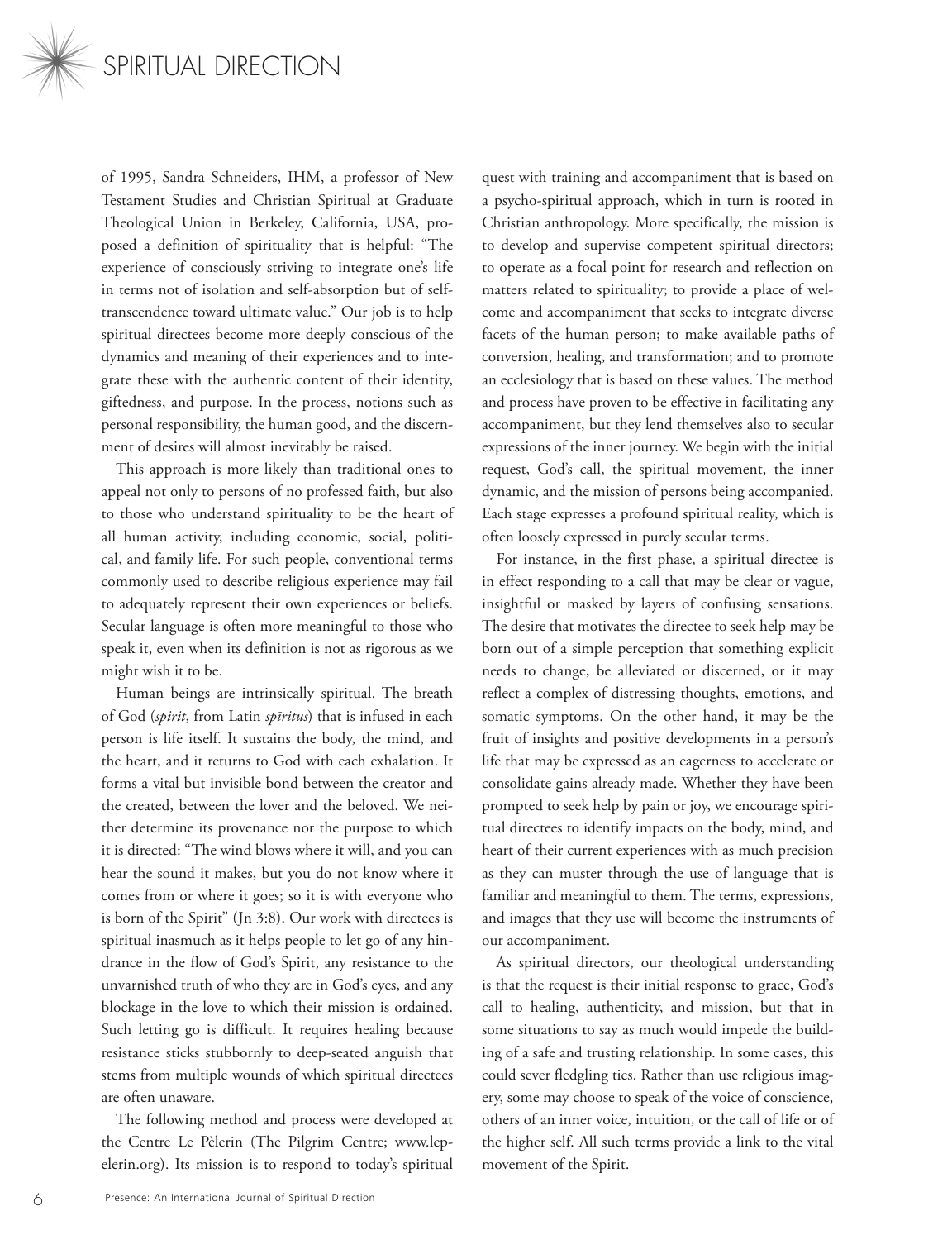

The request may be broad: "I just want to be myself," or "I want to be loved as I am, without having to prove anything." Many express the desire to be freed from anxiety, grief, or addictions. Others confess that they feel their lives are lackluster, lacking in meaning. Each time that we help a person to connect with their deepest desires, we help them to connect to God's call and allow them to become more human, more authentic.

As persons of faith, we know that God is not only calling the person to healing, but also to growth. Each person is the incarnation of a word that already exists in the mind of God. As writer and Trappist monk Thomas Merton expressed it, "God utters me like a word containing a partial thought of Himself" (37). The spiritual movement toward incarnation of this unique word is the work of the Holy Spirit. It does not need to be named as such to become a significant force for transformation. It is often felt simply as a source of energy or an instinct to survive tragedy and even thrive in those moments as well as in more auspicious times. It is manifest as a drive to choose healthier lifestyles or relationships; to favor motives that promote values such as justice, truth, beauty, and the common good.

Inevitably, the spiritual movement creates agitation, discomfort, and even distress when it collides with the painful legacy of past hurts that are woven into the psychological dynamic of a person. This complex tangle of often unconscious sources of feelings such as alienation, shame, anguish, and fear distort spiritual directees' perceptions of their true identity and giftedness. It deafens their hearing of God's call and diffuses the clarity with which their mission may be understood. The spiritual director seeks to promote courage for the directee to acknowledge God's call to conversion by the path of greater authenticity. As the avoidance of pain is a strong inclination, encouragement is often necessary.

God's call to everyone is based on a universal imperative to love, but each person is invited to do so in a manner that is rooted in their unique spiritual identity and that leverages the particular set of gifts or charisms that has been bestowed by God already. This purpose is the person's mission, which together with their state of living (partnered or single; lay, consecrated, or ordained) constitutes their specific vocation.

For the person whose references are not religious, this vocation is very often understood simply as the purpose or destiny of their lives. The role for which their existence is ordained is, in effect, the ground that supports their life's meaning. A crisis in meaning often brings people to spiritual direction—emptiness, fragmentation, or futility, feelings that suggest to us a state at or near the point of spiritual desolation. Simple and common words can indicate a lack of awareness or alignment with their giftedness and mission. This is why we often hear as part of the request a desire for happiness and meaning, which are secular ciphers for spiritual joy and hope, the cravings of their heart and mind for God.

The cry for happiness and meaning is also a plea for love: to be loved and to love authentically. It is also a cry for inner alignment and connectedness with others from a heart that feels deprived of life-giving relationships.

What we propose in this article is a process that begins with the act of **welcoming**. Subsequent elements consist of exploration, appropriation, deepening, and communion. These are not linear stages. For example, moments of communion may occur, even fleetingly, at any time. But it is helpful to bear in mind that the process must always start with authentic welcoming.

The spiritual director's demeanor, from the first greeting, whether in person, by telephone, or by e-mail, should be marked by hospitality. From the beginning and throughout the process, the spiritual director should exhibit a contemplative reverence for the mystery of the other and a compassionate attitude toward the burdens that they carry. Those of us who view our work from a religious perspective must never cease to understand the spiritual dimensions of our engagement with directees. This perspective allows us to enter into this first phase prayerfully, vitally conscious of the Holy Spirit's primary role and the grace that we need to be attuned to the presence of the divine in us, in the spiritual directee as well as in the relationship that is emerging with the directee.

The central task in this phase of the process is to create the comfort and confidence that are necessary for the arduous work that lies ahead. The spiritual director must establish the conditions for a safe climate in which spiritual directees can distinguish between their true selves and harmful images or complexes and become conscious of the deepest wounds that impair their capacity to make appropriate choices through the creation or liberation of a unifying center.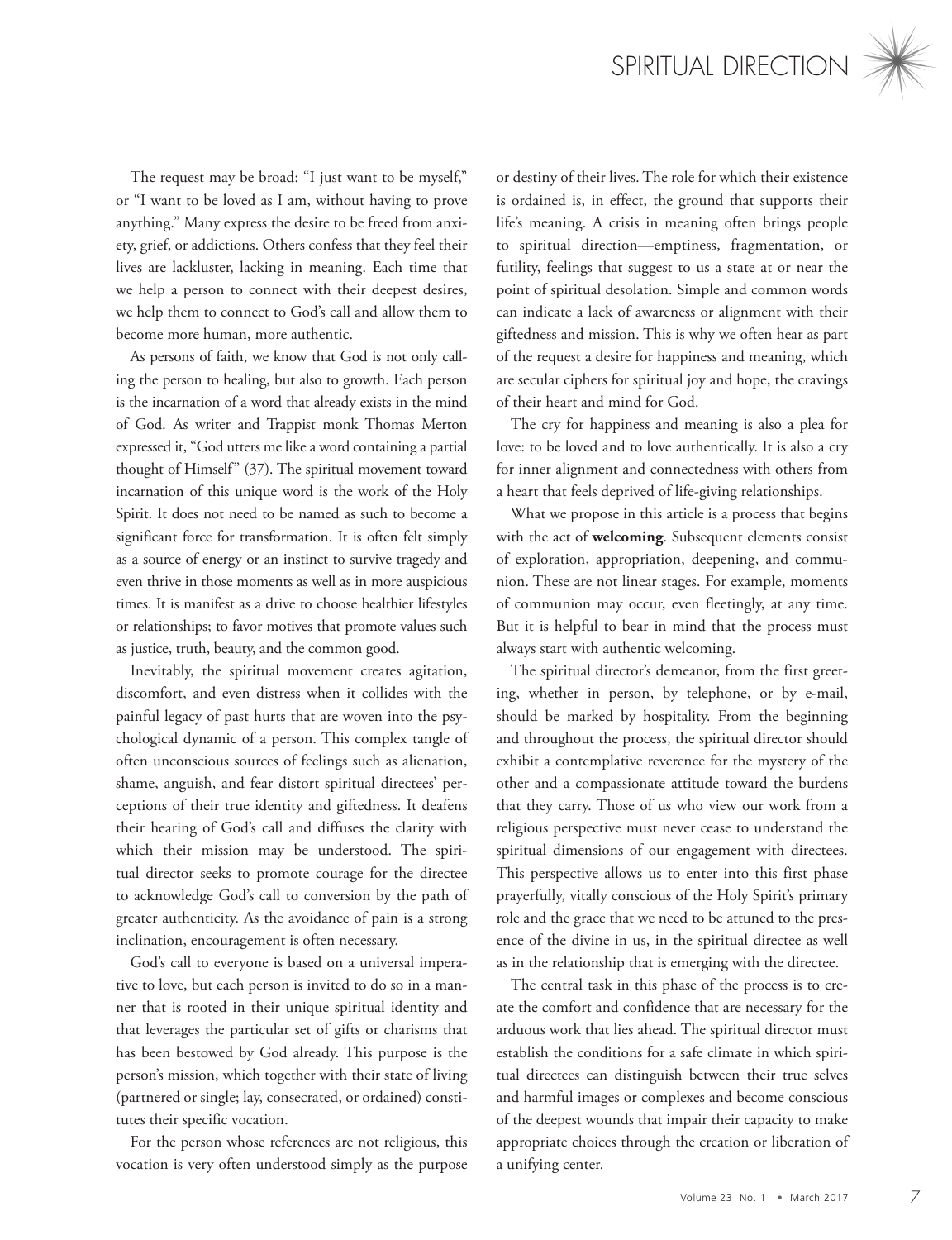

As identity is essentially experienced as relational, it is our sacred task to create an environment in which spiritual directees can venture, without fear of judgment or the negative consequences with which they may unconsciously associate their wound, into deeper awareness of the dysfunctional habits that stunt the growth of many of their relationships as well as the gifts that will bring them joy once these are deployed authentically. In effect, we move between two parallel spheres, one kataphatic and the other apophatic, in order to liberate the sacred breath of life—oscillating between the grief of woundedness and the celebration of insights.

First, we encourage them to recognize their strengths, talents, aspirations, qualities, and desires. Experience suggests that this is a progressive process. Few people can identify these spontaneously. Many fail to display more than a few of these attributes in their daily behavior. It takes patience to discover and unpack the God-given giftedness that is unique to each person. In part, this is because we have been socialized to believe that naming gifts is vanity. Difficulty in naming these charisms is also related to their being blocked, devalued, or associated with painful experiences.

For this reason, the apophatic approach seeks to help spiritual directees to disidentify with the negative images that crowd their mind, with the "toxic tapes" from hurtful situations in earlier stages of life that echo like nightmarish refrains each time they try to act authentically, and with the false ideas that they may have about what it means to be a "good" person. In effect, our goal is to help spiritual directees discard as much as possible what is destructive and inauthentic in their lives so that they can make healthier choices and better align their thoughts and actions with their true identity.

While this work does not properly belong to the phase of welcoming, the act of welcoming must create the setting that makes it possible to proceed seamlessly in this direction. This phase is also the time in which foundations are laid and agreements are struck to clarify the commitments and boundaries that are necessary for effective accompaniment.

The second phase in the process is a time of **exploration** during which the spiritual directee is encouraged to recount relevant aspects of her life, including memorable events, significant or peak experiences of joy, and meaningful moments in which she felt connected to something important. The objective is to help spiritual directees begin to anticipate the journey toward self-realization, to create a desire for a new way of being in the world as well as resilience against the pain that inevitably accompanies all progress toward the unfamiliar object of their desire.

Consequently, this phase will also comprise efforts to explore the darkness from which emanates feelings of anguish such as anxiety and fear, anger and shame, and longing and alienation. During this time, spiritual directees may become aware of, maybe for the first time, the extent of control that these feelings have over their present life. Mining the depth of these feelings, the exploration may also uncover their provenance, intensity, and dynamics that produce the undesirable effects. It is this latter exploration that will reveal the relationship between giftedness and woundedness, and help to explain why the first, which has the capacity to bring zest and joy to life, is often suppressed by and even identified with the second.

The third phase is **appropriation**. The goal is to facilitate the process of taking responsibility for two types of change, both intended to better align the spiritual directee's life with his true identity. This is done by helping to build up the conscious self, which, in turn, makes healthy choices in support of his newfound authenticity and avoids choices that may starve or deform it. The principal goal is to enter into the freedom of one's authentic identity and to progressively disappropriate habits, beliefs, and inauthentic relationships that drain life of its vitality and joy, and block the deployment of the spiritual directee's unique gifts in the service of others. Some obstacles are deeply rooted. Others are hidden behind apparently healthy sub-personalities.

The fourth phase is one of **deepening**, in which the true self becomes incarnated in practical ways as a result of self-surrender to ultimate meaning. This radical shift from self-absorption to self-transcendence is, in effect, like falling in love (Boileau 2013 and 2014). In the truest sense, it is a decisive immersion into Love in an unrestricted way. The spiritual director will experience at this point a strong inclination to refer to God directly because the spiritual directee is now experiencing a great force and must from this point onward submit to its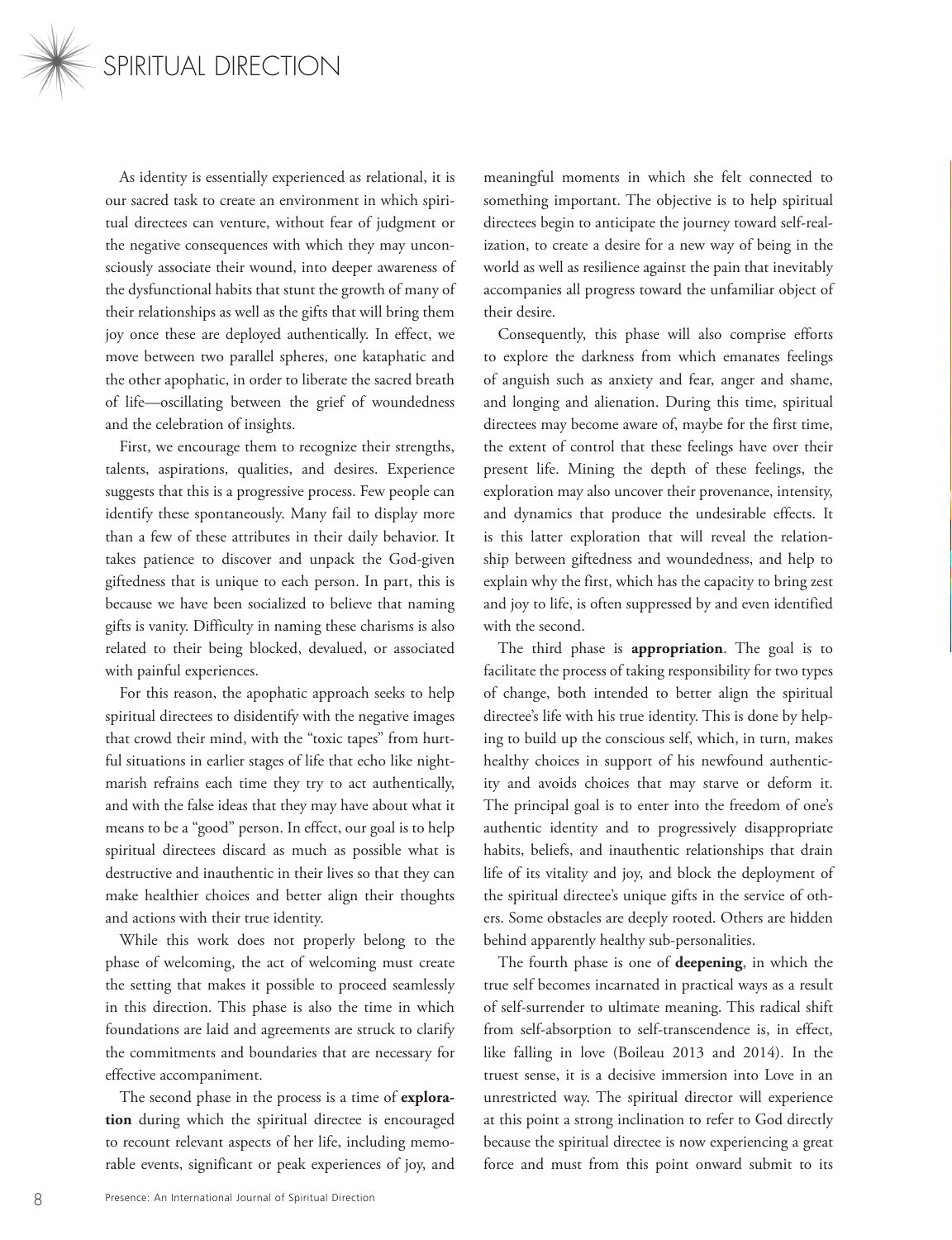



"Avant-Garde Etude 5" — Lena Karpinsky

guidance. A decision to name God or not will be a matter for careful discernment.

Finally, we come to **communion**, the object of everyone's deepest desire, whether hidden or acknowledged; the desire to love authentically; the desire for unity with others and harmony among all aspects of the self. Merton wrote, "To live in communion, in genuine dialogue with others, is absolutely necessary if man is to remain human" (55). The desire for communion that God places in each person's heart leads to the central reality that humans are social in nature and that selfish individualism inevitably leads to desolation. Communion occurs in those moments when the self is intimately linked to the happiness of others, the common good, and the search for ultimate meaning, which we understand to be God.

As stated at the outset of this article, the spiritual directee need not necessarily use religious language for the spiritual director to observe the workings of God's spirit and to decode secular language as an expression of that profound spiritual reality. We can and must be mindful of what is happening at a spiritual level, even

while echoing the spiritual directee's secular terms and expressions. What we call the spiritual movement is the breath or Spirit of God that we cannot see, but we can notice its effects in the spiritual directee's actions, thoughts, and feelings. These reflect both a deep-seated desire to live life in abundance, in truth, and in grace, and the detours along the journey that were caused by imprintings and traumas that have shaped the spiritual directee's personality, attitudes, and beliefs.

The spiritual directee's mission is the concrete realization or incarnation of that call. To fully understand one's mission, some degree of consciousness of the spiritual dimension of life is necessary. This might come about from consideration of religious teaching, or through some sense of the transpersonal self, or the essential quality of self-transcendence in human existence. The amazing thing about one's particular mission is that it is always an expression of divine love that heals the servant while she is preoccupied with serving others.

People come to spiritual direction because they have heard God's call, though they may not know it as such.